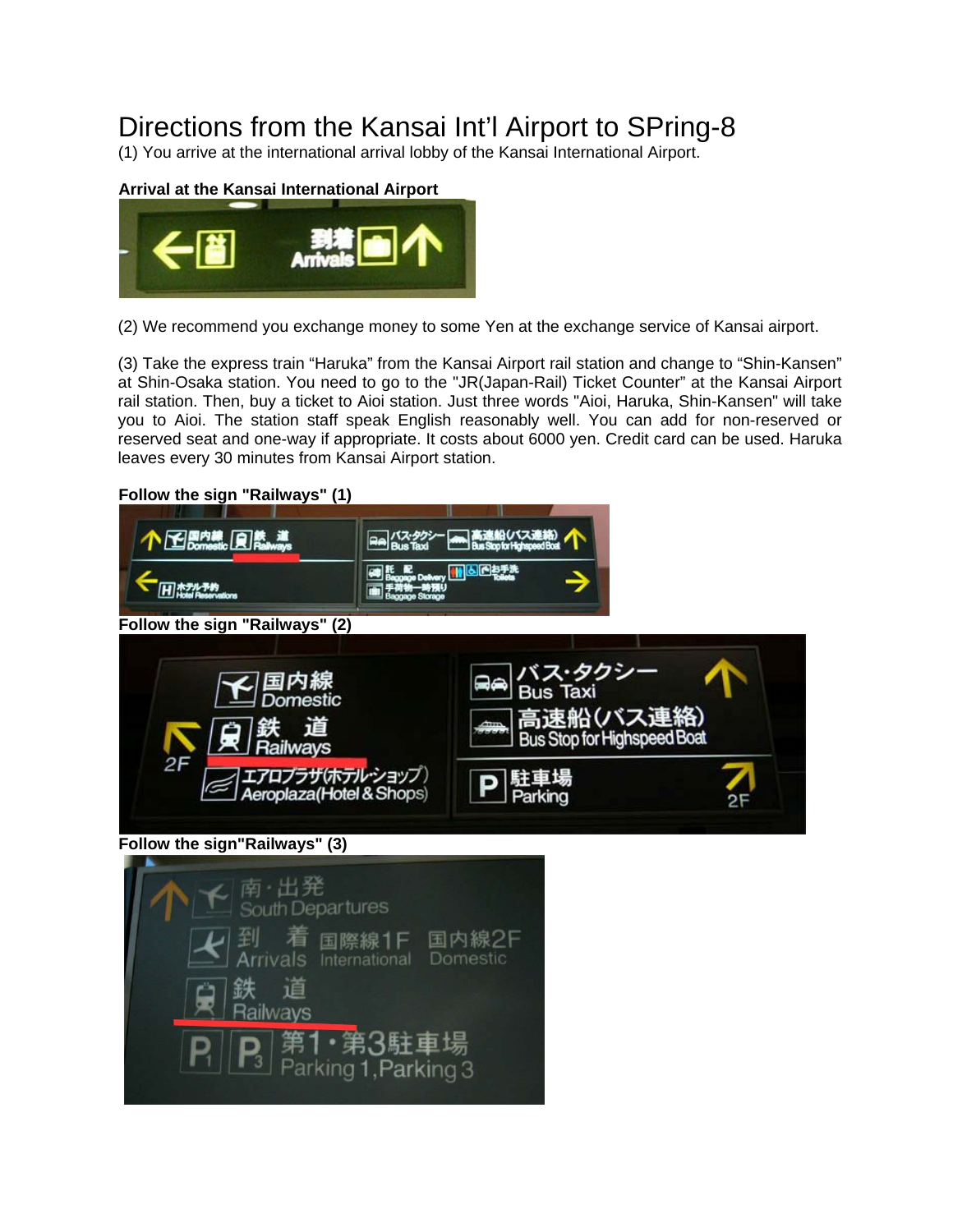**JR Ticket Office at the Kansai Airport station** 





**[Passenger gate of the JR Kansai Airport statio](http://xrm2005.spring8.or.jp/ticket-g.jpg)n** 

(4) It takes about 50 minutes to Shin-Osaka station. There are many platforms at Shin-Osaka, you have to go to the form (usually 20,21,22) which the Shin-Kansen to Aioi or Himeji leaves. The Shin-Osaka station is very confusing.The best way to find the platform is to ask to the station staff who can speak even poor English. Show your ticket, they will take you to the departure platform. Most difficult part of trip from KIX to SPring-8 is changing trains from Haruka to Shin-Kansen at the Shin-Osaka station.



**[Haruka \(this one is bound for Kyoto via Shin-Osaka](http://xrm2005.spring8.or.jp/haruka00.jpg) station)**



**[Follow the sign of Shin-Kansen at the Shin-Osaka station](http://xrm2005.spring8.or.jp/shinkans.jpg)**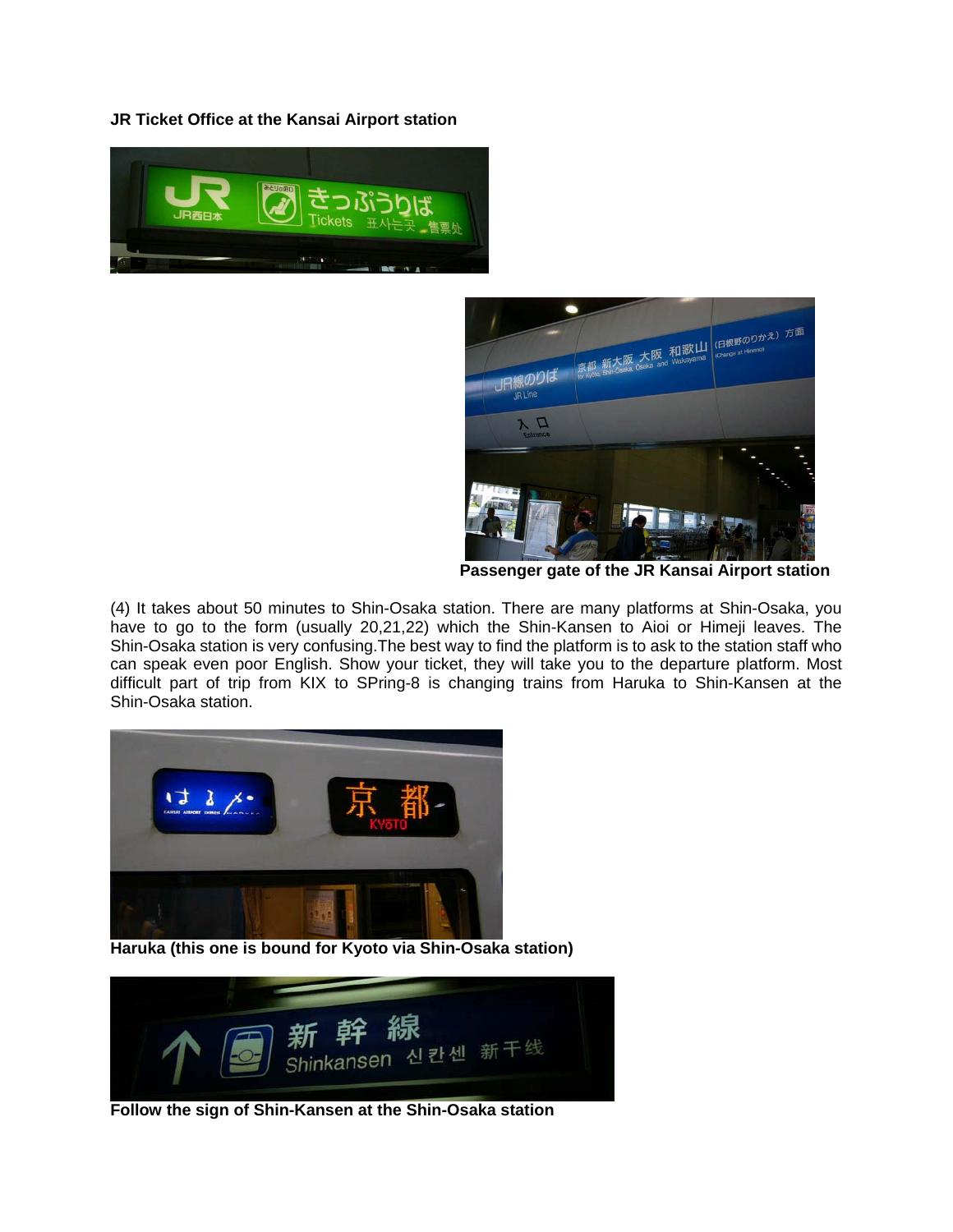(5) There are three types for Shin-Kansen, Nozomi, Hikari and Kodama. Since not all trains stop at Aioi station, the choice of the Shin-Kansen is very important (all Kodama trains and some Hikari stop at Aioi). It takes 60-70 minutes from Shin-Osaka to Aioi. If you take Nozomi or non- stopped Hikari, please get off at Himeji Station and change to Kodama or some Hikari stop at Aioi.





(6) As you arrive at Aioi station, please head to the bus terminal to take the bus to SPring-8. The bus terminal is located on the South side of the Station. Every bus to SPring-8 shows "SPring-8" at the front of the bus. Just in case, please ask to the driver whether the bus goes to SPring-8. It takes 40-50 min. to SPring-8. For schedule of train and bus, please see

[http://www.spring8.or.jp/en/about\\_us/access/](http://www.spring8.or.jp/en/about_us/access/)

(you can also find a link to general Shin-Kansen schedule there) **Sign of Aioi Station** 



**Aioi Station Map**